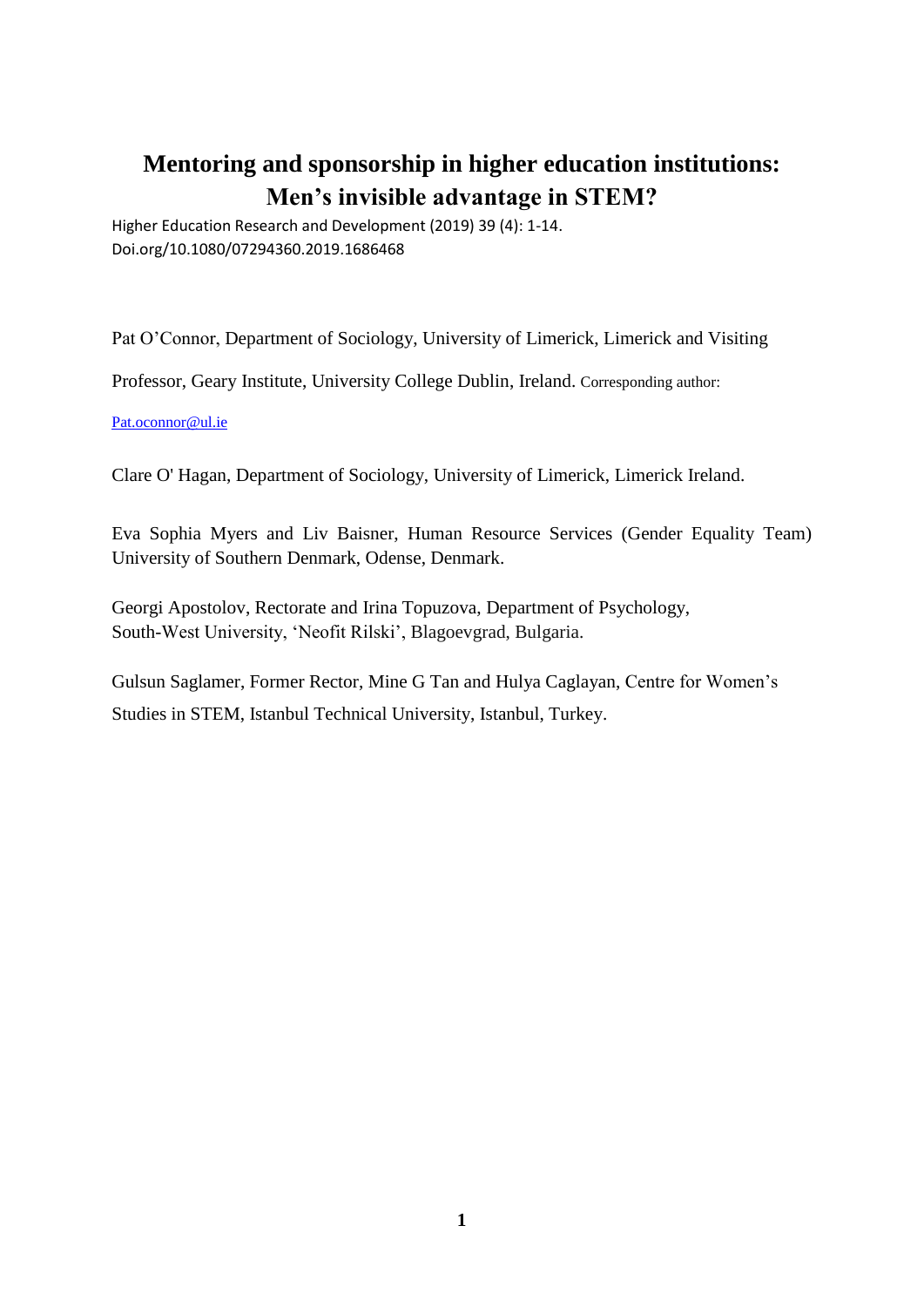#### **Abstract**

This article is concerned with the source of men's invisible advantage in the male dominated disciplines of Science, Technology, Engineering and Mathematics (STEM). It is suggested that this advantage has been obscured by combining sponsorship and mentoring. The research asks: Are men or women most likely to be mentored? Is it possible to distinguish between mentoring and sponsorship? Is there gender variation in either or both of these depending on the source – whether from the academic supervisor, line manager or other senior academics. This qualitative study draws on interview data from 106 respondents (57 men and 48 women) at junior, middle and senior levels, in four universities: one each in Bulgaria, Denmark, Ireland and Turkey. It shows that both men and women received mentoring from their PhD supervisor, albeit with slightly different reported nuances. Men were more likely than women to receive sponsorship in that relationship. Both men and women received sponsorship from the Head of Department, whose wider responsibilities may have reduced homophily. Men were more likely than women to receive sponsorship and mentoring from senior men, with most women indicating a lack of access to such senior academics. By distinguishing between mentoring and sponsorship, this article contributes to our understanding of the way male dominance in STEM is perpetuated and suggests the source of men's invisible advantage in STEM.

Key words: Career related support; higher educational institutions; invisible advantage; men; mentoring; sponsorship; STEM; women;

#### **Introduction**

Academic women are under-represented in Science, Technology, Engineering and Mathematics (STEM) in higher education institutions (HEIs). Various explanations have been put forward including women's preferences and biology (Ceci and Williams, 2011); gendered organisational cultures (O'Connor, 2011); gendered evaluative practices (Nielsen, 2016; Van den Brink and Benshop, 2012a) and a long hours' culture which militates against those with caring responsibilities (Adamo, 2013; Fox, 2010). This article is concerned with men's career related support, and particularly with whether sponsorship gives men an invisible advantage in STEM: a pattern that may have been obscured by combining sponsorship with mentoring, since there is some evidence (Ibarra et al. 2010) that women are more likely than men to be mentored.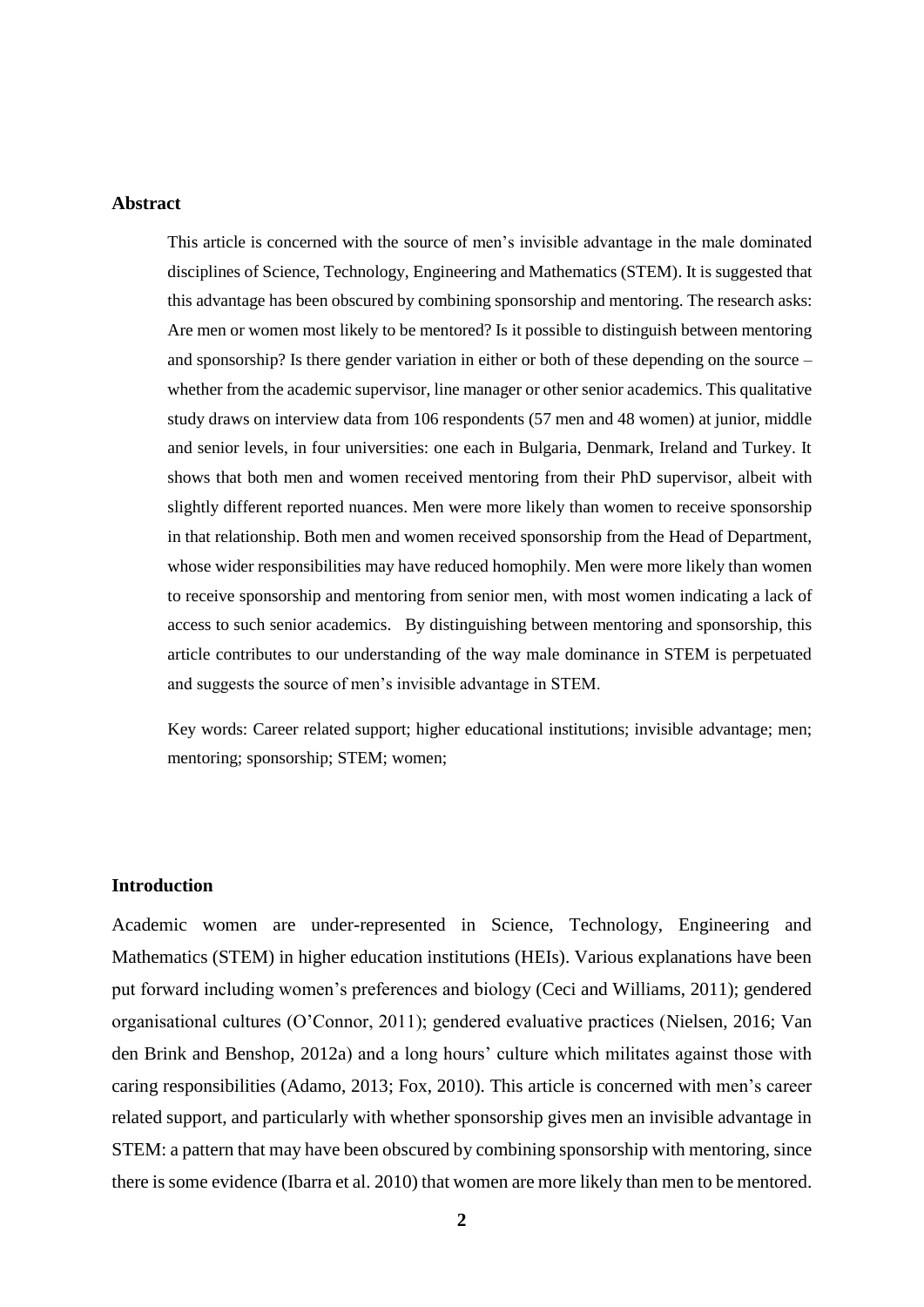The research questions include: are men or women most likely to be mentored? Is possible to distinguish between mentoring and sponsorship? Is there gender variation in either or both of these depending on the source? (i.e. from the academic supervisor, line manager, other senior academic)**.** Drawing on interview data from a total of 106 people (57 men, 49 women) in early, middle and senior positions in the academic hierarchy in four HEIs (one university each in Ireland, Turkey, Bulgaria and Denmark), this article disentangles these elements to show how men's invisible advantage is maintained.

#### **Theoretical Perspective**

Kossek et al. (2012) define workplace support as the degree to which individuals perceive their well-being as being valued by their superiors and other senior members of their organization. HEIs are not simply bureaucracies staffed by automatons (Weber, 1947), but gendered structures (Acker, 1990; 2006) where positions are hierarchically ordered so as to constitute a career. Career related support facilitates access to or progression in that hierarchy through relationships involving homosociality, coalitions and networking (Morley, 2008) involving a patriarchal support system (Bagilhole and Goode, 2001), with men being most likely to associate and bond with those whom they see as similar to themselves (Grummell et al. 2009). A gendered social order in which men predominate (Ely and Meyerson, 2000) is maintained. The implications of such processes for women are substantial in male dominated STEM contexts, where peer evaluation is crucial and where career success reflects evaluative (and often gendered) judgements.

Men's relationships with each other are a key element in the perpetuation of patriarchy, which Hartmann (1981, p.14) defines as 'a set of social relationships between men, which have a material base, and which, though hierarchical, establish or create interdependence among men that enable them to dominate women.' Such relationships with other men play an important part in opening opportunities for some and closing them for others. Biases against women have emerged in assessments of applications for positions (Moss-Racusin et al. 2012), for research funding (Wenneras and Wold, 1997) and in evaluations of excellence (Nielsen, 2016; O'Connor and O'Hagan, 2016; Van den Brink and Benshop, 2012a).This patriarchal support system has been obscured by not differentiating between sponsorship and mentoring (e.g. Mc Kay and Monk, 2017). Gardiner et al. (2007) show that mentoring systems involving very senior academics can be effective in facilitating promotion, research output and grant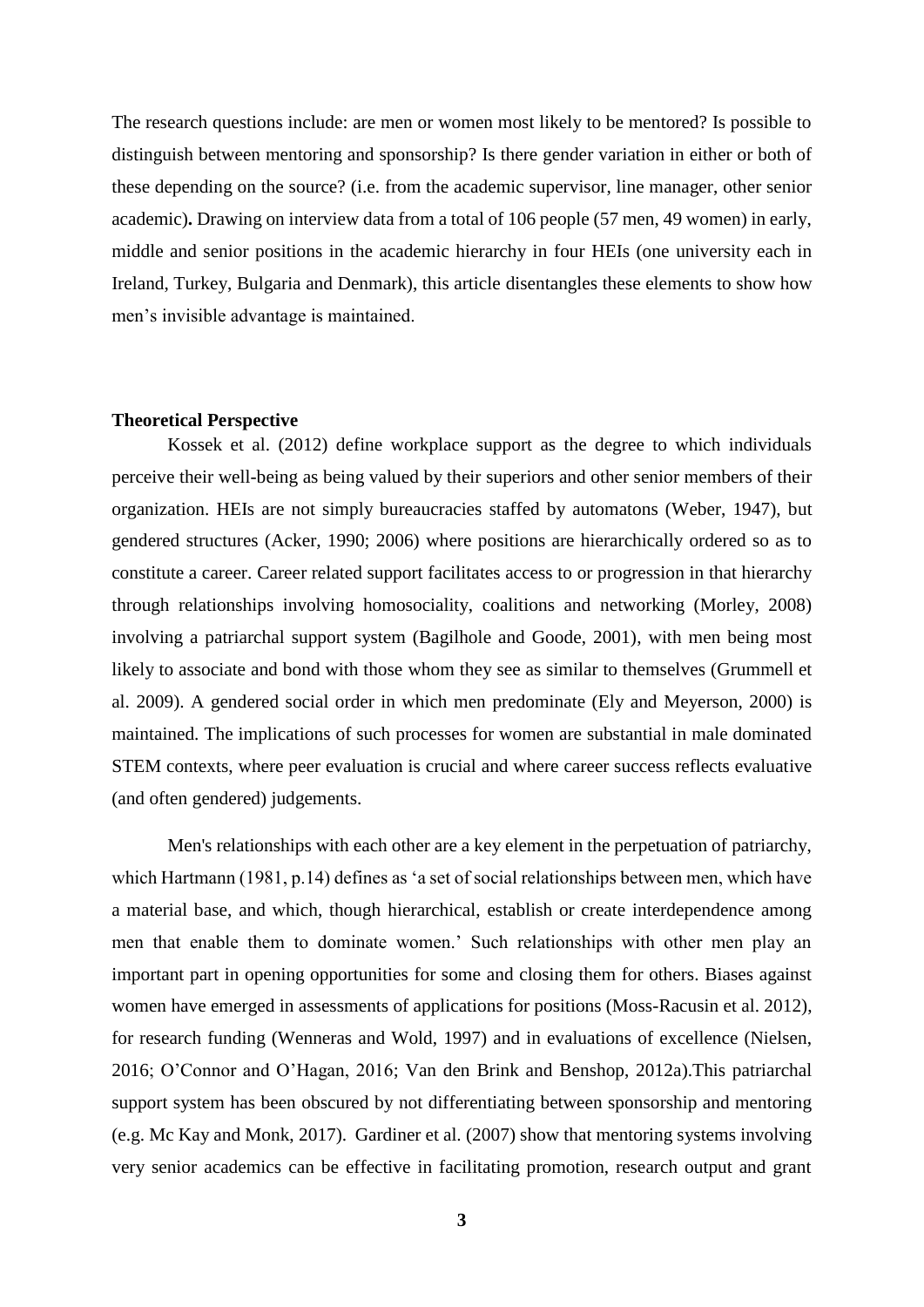income, but the extent to which such formal mentors actually provided sponsorship was not explored. Ibarra et al. (2010) and De Vries and Binns (2018) differentiate sponsorship from mentoring, with the former concluding that women are over mentored but under-sponsored, with consequences for their likelihood of being promoted. The focus of the present article is on the differentiation between mentoring and sponsorship in STEM: something that has been little researched.

Mentoring involves the relationship between a more experienced academic staff and a younger, less experienced individual, which provides advice and guidance, a place to discuss anxieties and uncertainties (Rhodes, 2002). Its key elements have been seen as to 'provide emotional support, feedback on how to improve, serve as role models, help mentees to navigate corporate politics, strive to increase mentees sense of competence and self-worth, focus on mentees personal and professional development' (Ibarra et al. 2010, p. 8). Similarly, it has been described as 'guiding, advising, sharing experience and knowledge, supporting development' (De Vries and Binns, 2018, p. 8). In HEIs it is seen as enabling young academics to deal with the often-conflicting demands of teaching, research and service (Adcroft and Taylor, 2013) and learning the tacit as well as the explicit organisational rules (Trower, 2012). Mentors can be at any level of the hierarchy although Ibarra et al. (2010) found that women's mentors had less organisational 'clout' with mentors and mentees being matched on the likelihood of frequent contact and 'chemistry'. Mentors typically expect little in return and the relationship involves little reputational risk. In a context where those occupying formal positions of power are providing mentoring, where they are open to detecting common patterns across menteees and have at least some structural awareness of gender inequality, mentoring can promote organisational change (De Vries and Van Den Brink, 2016). Such a context occurs rarely.

Sponsorship has been defined by Ibarra et al. (2010, p.9) as involving senior managers with influence who 'give their protégé exposure to other executives who may help their careers, make sure their people are considered for promising opportunities and challenging assignments, protect their protégés/ées' from negative publicity or damaging contact with senior executives, fight to get their people promoted'. Sponsorship involves the leveraging of their own power and influence to advance the career of their protégé, whether by advocating, recommending, protecting or fighting for him/her: 'leaders drawing on their power, networks, resources, social capital and influence' (De Vries and Binns, 2018, p. 7) openly recommend their protégé for assignments, opportunities, or promotions, using their power and reputation to advance that protégé's career (Foust-Cummings et al. 2011). The sponsorship relationship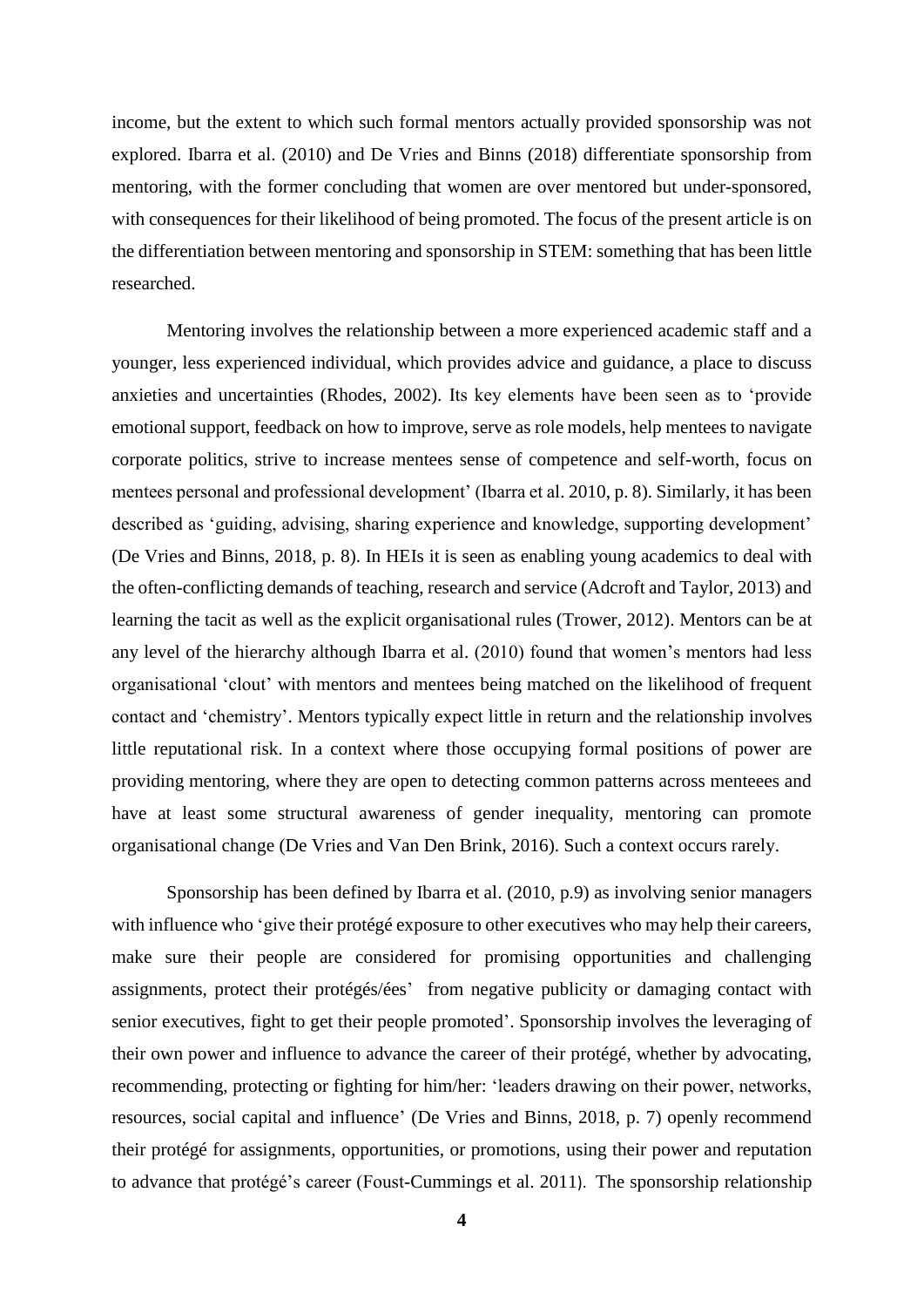is an investment that must be earned because sponsors are invested in their protégés/ées' (Hewett, 2013). The benefits to sponsors include an enhancement of their reputation, the effective creation of a dependency which can at least potentially be called on in the future, and a potential ability to delegate parts of their own work load to the protégé. Ibarra et al. (2010) found that men are more likely than women to be sponsored and by a senior member of the management team. Sponsorship can be seen as one of the mechanisms involved in patriarchal reproduction insofar as it reproduces male occupancy of positions of power through reflecting and reinforcing ties between men. Equalising access to such relationships perpetuates a croneyistic basis for advancement (O'Connor, 2018).

Three relational contexts are seen as potential sources of mentoring or sponsorship The first involves academic supervisors, particularly the PhD supervisor. During the PhD, people are developing their skills in the areas of teaching, research, and becoming an independent member of the academic community. The second involves line management, particularly the Head of Department (HOD), who is important in creating the organisational culture (Obers, 2015) and who is a gatekeeper in the academic hierarchy. He/she depends on the co-operation of staff in delivering teaching and pastoral care, which are not typically seen as important in facilitating individual career progression. The third involves relationships with other senior academics, inside or outside the HEI, in a context where recruitment/promotion often requires endorsement from such academics.

## **Methodology**

The study was undertaken as part of a wider European research project investigating structural and cultural barriers to women's careers in STEM. The overall project involved a higher education research institution (HERI) in each of seven countries: Denmark, Germany, Italy, Sweden, Bulgaria, Turkey and Ireland. Its design was such that a limited number of countries were involved in each of the various sub-projects. The inclusion of a particular country in a particular sub-project partly reflected the interest and the capacity of the team in that country and their involvement in other sub-projects. Researchers from four countries (Ireland, Bulgaria, Denmark and Turkey) were involved in this sub-project, and partly for convenience and partly because the project was an action research project, the focus was on universities with which they already had links.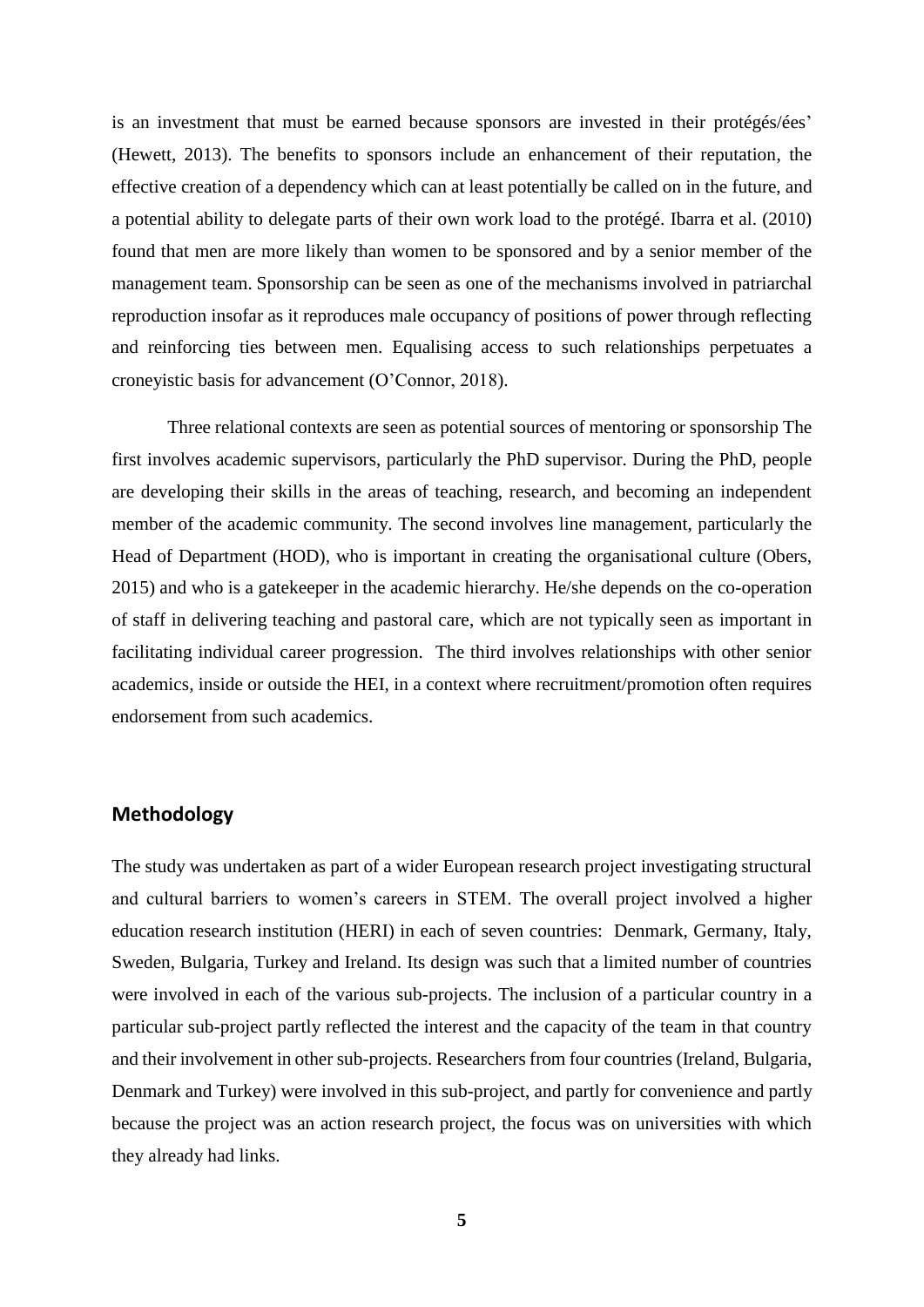A constructivist-interpretative paradigm was adopted which assumes a relativist ontology (Denzin and Lincoln, 2013). A qualitative methodology was used in the grounded theory tradition. The majority of the respondents were selected by random sampling on the basis of their gender and position (at early-, mid- and senior levels) in universities in Bulgaria, Denmark, Ireland and Turkey. Purposive sampling was necessary where there were few available respondents. It was initially expected to include 50/50 men and women, but the research team did not include alternative positions (higher or lower) where there was no female comparator in order to highlight women's under-representation in STEM.

| Location of    | Age and    | <b>Size</b>   | % of full  | $%$ of              | Sample   | Sample      |
|----------------|------------|---------------|------------|---------------------|----------|-------------|
| University     | Ranking of | (number of    | professors | HOD <sub>s</sub> in | size     | level:      |
|                | university | students      | in STEM    | <b>STEM</b>         | (M; F)   | High(H);    |
|                | on QS:     | and staff)    | who were   | who                 |          | Mid(M);     |
|                | 2017       |               | women      | were                |          | Early $(E)$ |
|                |            |               |            | women               |          |             |
| Bulgaria       | New:       | 14,000        | 25%        | 37%                 | 30 (16M; | 16H; 8      |
| (BG)           | Unranked   | students;     |            |                     | 14F      | $M$ ; 6 E   |
|                |            | $1,000$ staff |            |                     |          |             |
| Ireland $(IE)$ | New: 500-  | 13,000        | 0%         | 10%                 | 29 (18M; | 6 H; 11     |
|                | 550        | students;     |            |                     | 11F      | M; 12 E     |
|                |            | $1,300$ staff |            |                     |          |             |
| Denmark        | New: 350-  | 31,000        | 9%         | 25%                 | 24 (12M; | 16(H); 0    |
| (DK)           | 400        | students;     |            |                     | 12F      | (M); 8(E)   |
|                |            | 3,800 staff   |            |                     |          |             |
| Turkey         | Old: 651-  | 35,000        | 35%        | 40%                 | 23 (11M; | 15 H; 0,    |
| (TR)           | 700        | students      |            |                     | 12F      | M: 8E       |
|                |            | $2,130$ staff |            |                     |          |             |

**Table 1: Characteristics of the universities and gender of the sample participants**

The career hierarchies in these countries differed: hence as a preparatory stage, local project leaders identified the points where the numbers of women increased/reduced dramatically (i.e. those at high, middle and senior levels). Interviews were conducted with men and women at these levels. Accessing data broken down even by gender was difficult. The qualitative data showed that some respondents were not born in the country in which they were now employed. Differentiating on this or other bases raised practical and/or ethical issues. Hence, an intersectional analysis was not seen as feasible. Overall the sample included 106 individuals, selected from the 1106 potentially available at these levels in the four universities. They are all public universities, although they vary in age, ranking, size and the proportion of women at full professorial level in STEM and as HODs in them (See Table 1: where staff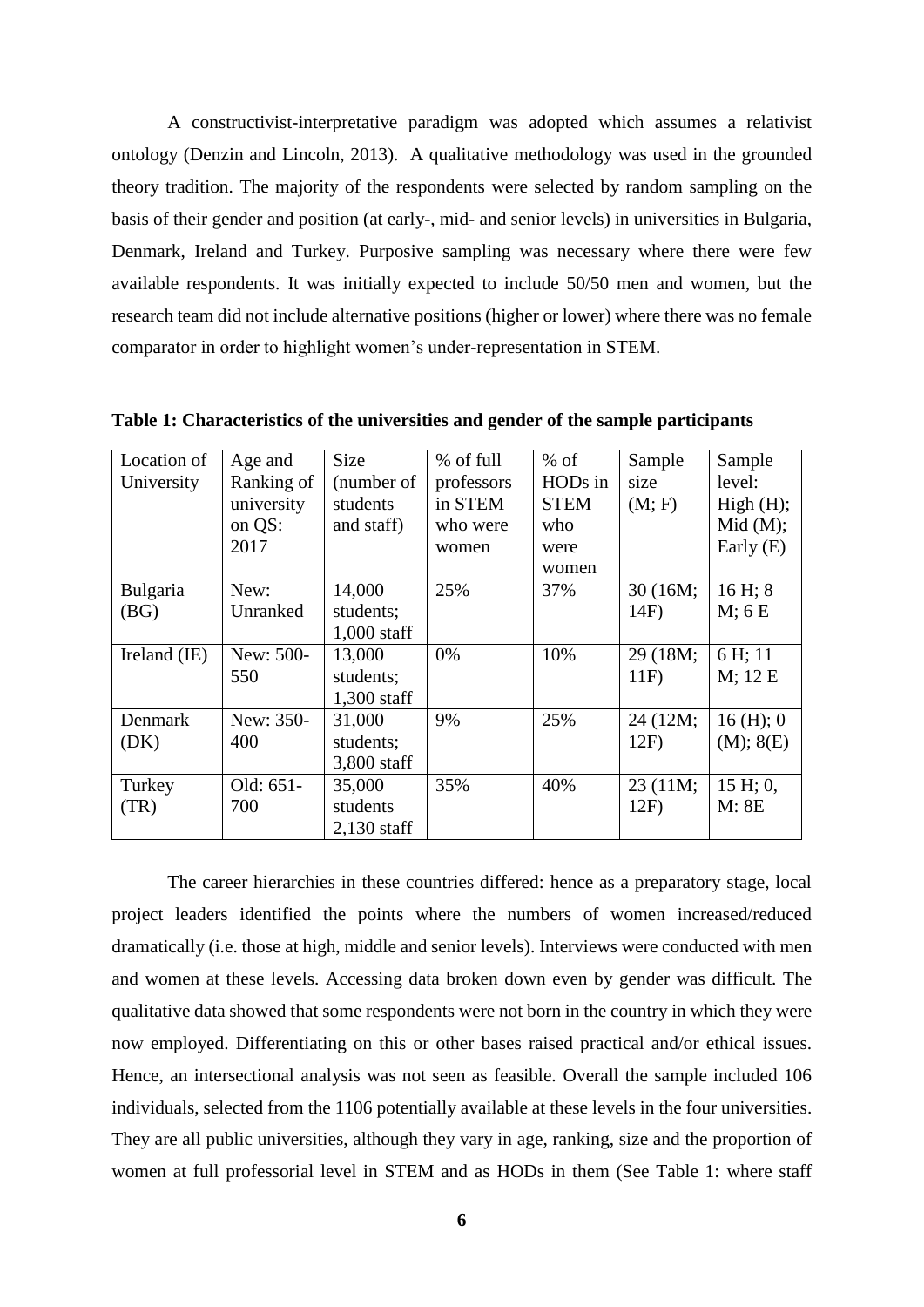includes general/administrative/professional/academic staff: partially derived from Salminen-Karlsson, 2017).

Ethical approval was received where required. In three of the four universities information letters and/or project brochures were provided to respondents prior to interview. Respondents signed consent forms and selected pseudonyms in these universities. In the fourth university, participants agreed verbally to participate. A common interview guide was developed which contained questions specifically designed to provide data on the sources and types of support, for example: *What factors or people were most supportive in helping you achieve this post? Have factors or people been supportive in your overall career progression? Specify; Have work related mentors played any part in your career progression? Specify; – If yes: Have you had male & female mentors? Specify; Have work related networks played any part in your career progression? Specify.* At the time the data was collected (2012- 2014) the importance of the distinction between mentoring and sponsorship was only beginning to be recognised. Hence questions were not specifically asked about sponsorship. In the light of the subsequent literature, the data was reanalysed: indicators of mentoring included advice, emotional support, confidence building and career related information while indicators of sponsorship included getting them jobs/promotions, facilitating international mobility, access to research funding and to other senior academics.

All interviews were recorded and transcribed by local partners. Because of the diversity of languages involved, content analysis was done manually. It is a systematic, replicable technique for compressing many words of text into fewer content categories based on explicit rules of coding (Weber, 1990). Each code was a word or piece of text from the interview transcripts and a (cross-national) coding frame was developed (Holton, 2007). In the case of career support, the initial coding categories included support received from PhD supervisors, line managers, mentors, networks, relationships with powerful others and family support, with data from the four universities coded using these categories by the local project leaders. Analysis of the qualitative data involved extrapolating conceptual categories from the codes, followed by further coding and categorisation (Charmaz, 2006). Data relating to support from mentors, PhD supervisors and networks were arranged in one cluster called individual support. This cluster was revised and, for example, support from line management included, and family support excluded. The categories of formal and informal support and instrumental and emotional support were used in an iterative process typical of qualitative data analysis. Later, relational contexts were identified and mentoring and sponsorship differentiated on the basis of the indicators previously outlined, and the data re-analysed in these terms.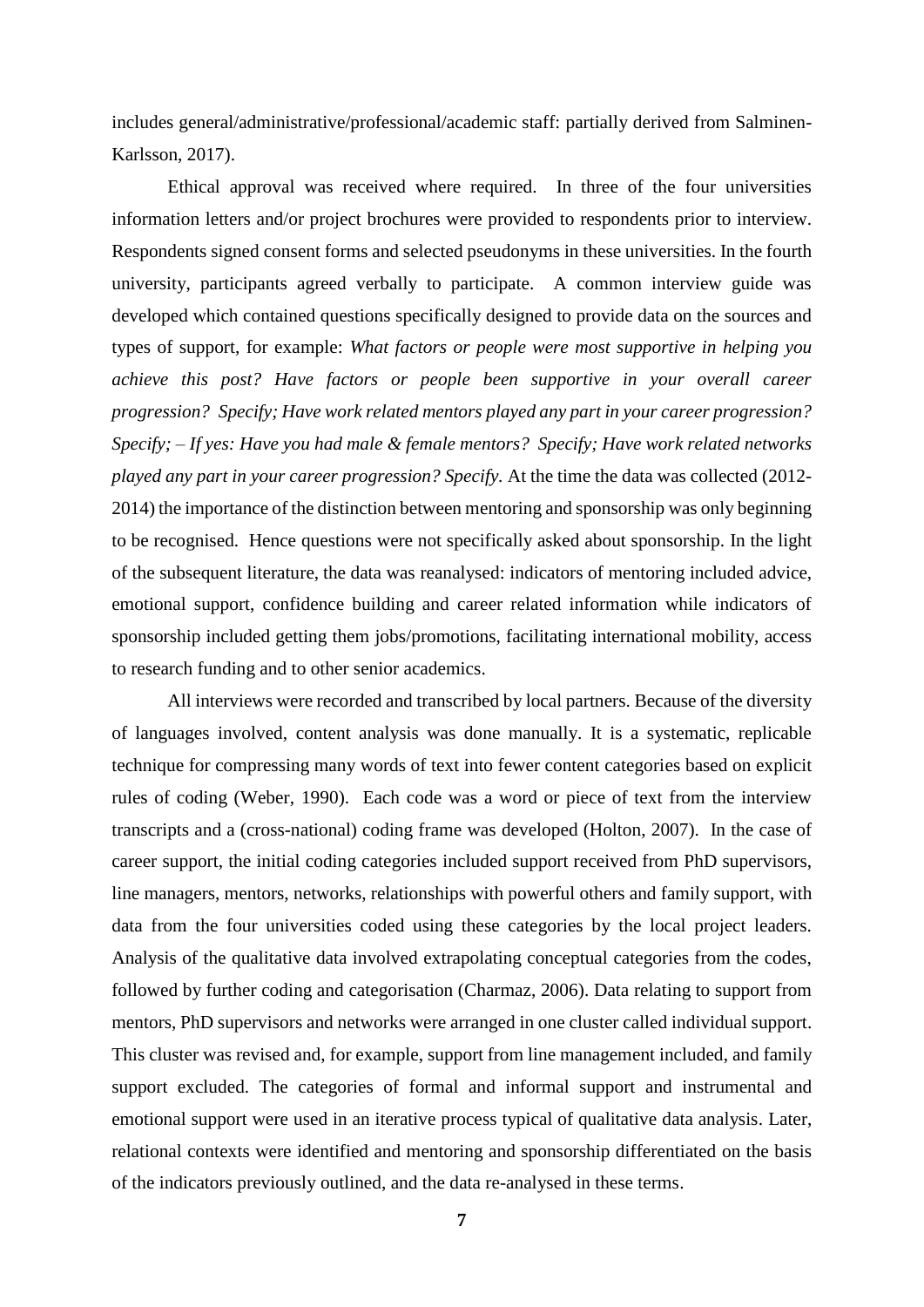In this article, respondents are identified by a pseudonym, their gender (M/F) and the country in which they are employed (BG Bulgaria, DK, Denmark, IE, Ireland, TR Turkey). Since the number of women in senior positions is very small, in the interests of anonymity, the respondents' position is not indicated in quotations. Since only one HEI from each country was included, and since some of those interviewed were born elsewhere, current location is not used as an explanatory factor, although it is part of the context.

## **Academic supervisors – particularly PhD supervisors**

PhD supervision has traditionally involved a dyadic, privatised and characteristically intense relationship between an academic supervisor and a doctoral student. In the traditional apprenticeship model, the provision of supervisor training is ad-hoc, and supervisory knowledge and skills are generally acquired on-the-job. It leaves open the possibility of gender bias, particularly in male dominated contexts where homosociability is likely to foster interaction between male supervisors and male students. With its emphasis on knowledge transfer, guidance and induction into the academic world, the PhD relationship is in many ways a mentoring relationship, and is critically important in affecting doctoral students' experiences, including their satisfaction, persistence and academic achievement (Sverdlik et al. 2018). In the STEM model of supervision, supervisors are likely to have research grants, to publish and present papers with present or former PhD students (Heath, 2002; Sinclair, 200[4\),](file:///C:/Users/clare.ohagan/Downloads/Effective_Supervision_Literature_Review%20(1).doc%23Wright) with the status of the supervisor affected by the student's academic success. Previous research has shown male students are likely to receive more support, feedback and encouragement (Lorber-Newsome, 2008) and to have deeper relationships with their PhD supervisors (Husu, 2001).

The respondents in all four universities are from STEM disciplines and had largely completed their PhDs in the apprenticeship model. Men and women in all four universities reported receiving mentoring from their PhD supervisors (who were mainly men). Such mentoring included help in the acquisition of professional skills related to teaching and research. There were slightly different nuances in the kind of mentorship provided: personal reassurance being mostly referred to by women, for example: 'I was the sort of person who would say oh I don't know if I would be able to do that and he says you can, you know you can' (Dana, F, IE): and more directly career related mentorship, including help with job or promotion applications, by men: for example: 'nudging me to consider options… [that I would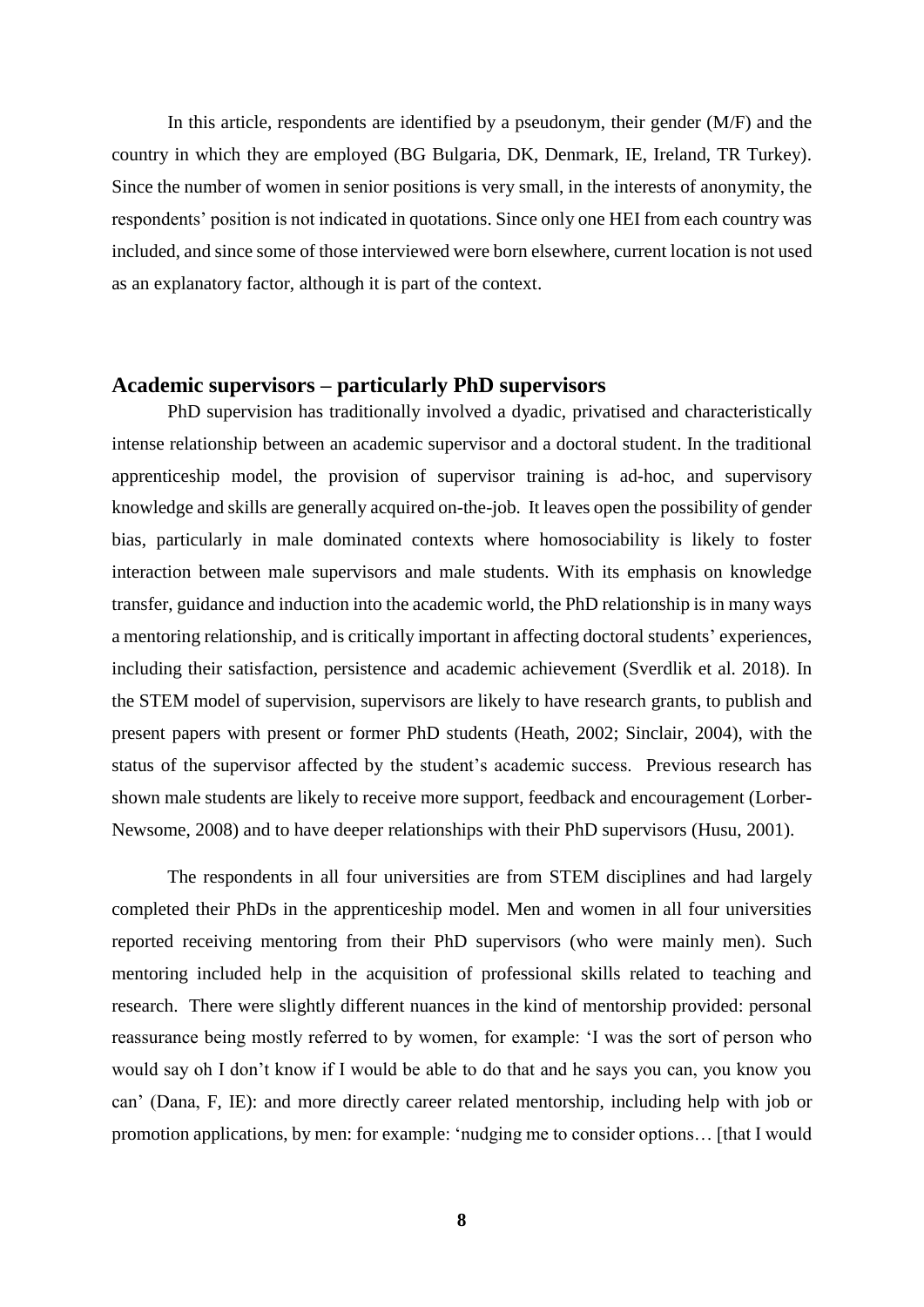not have considered] not quite the high-level universities that I would have applied for if I wasn't encouraged to do so' (Dale, M, IE).

Glaser (2016) found that women mentors were more approachable and excelled at offering personal support, friendship, acceptance and counselling. In this study, as in other studies (Lorber- Newsome, 2008; Husu, 2001), female supervisors, who are in a minority, were supportive of both male and female PhD students. For example, Timothy (M, DK) indicated that he received significant mentoring from women academics: 'Males are still [sexist] I can say in some countries - from my experience, females just look for the gold': i.e. highly talented.

A close personal relationship with a protégé facilitates sponsorship. Many of the men described such relationships with their male PhD supervisor, dating back to their undergraduate project and their invitation to undertake a PhD. Bradley (M, IE) noted that his PhD supervisor (who subsequently became his boss) 'always treated me on sort of a peer to peer basis, even during my final year project'. He suggests that the closeness of the relationship arose because he was his supervisor's first PhD student. Ronald (M, BG) noted that his PhD supervisor was a sponsor who had 'significant influence over my career advancement'. Sponsorship was reflected in references to PhD supervisors getting research contracts, funding and jobs for their students through their own professional networks. Men were more likely than women to refer to such outcomes, although occasionally women did so. Bonnie (F, IE) had worked as a researcher while doing her PhD and got her present job through contacts reflecting her status as a protégé: 'I was not even recruited…The person who brought me in here would have known the professor in the other university'.

In STEM, PhD students are likely to have funding, to be full-time candidates and to submit within five years. This context is conducive to sponsorship, provided the student completes the research in a timely fashion. Pregnancy, which requires leave of absence, and potentially delays project outcomes inhibits sponsorship. Hande (F, TR) noted that: '[Male] supervisors tend to think that one cannot write a thesis in such circumstances.' She got pregnant during the last year of her PhD and could not tell her male supervisor for a long time: 'I was so afraid of being kicked off' (i.e. that he would terminate her contract). Wayne (M, IE) referring to his own experience of having a project disrupted by pregnancy saw STEM and maternity as incompatible. The strong implicit suggestion is that he will not choose a young woman whom he sees as likely to get pregnant, thereby eliminating any possibility of sponsorship from the start. More long-term tensions involving motherhood reflect the stereotypical monastic concept of the scientist (White, 2014): 'They prefer men rather than mothers with children.' (F, BG).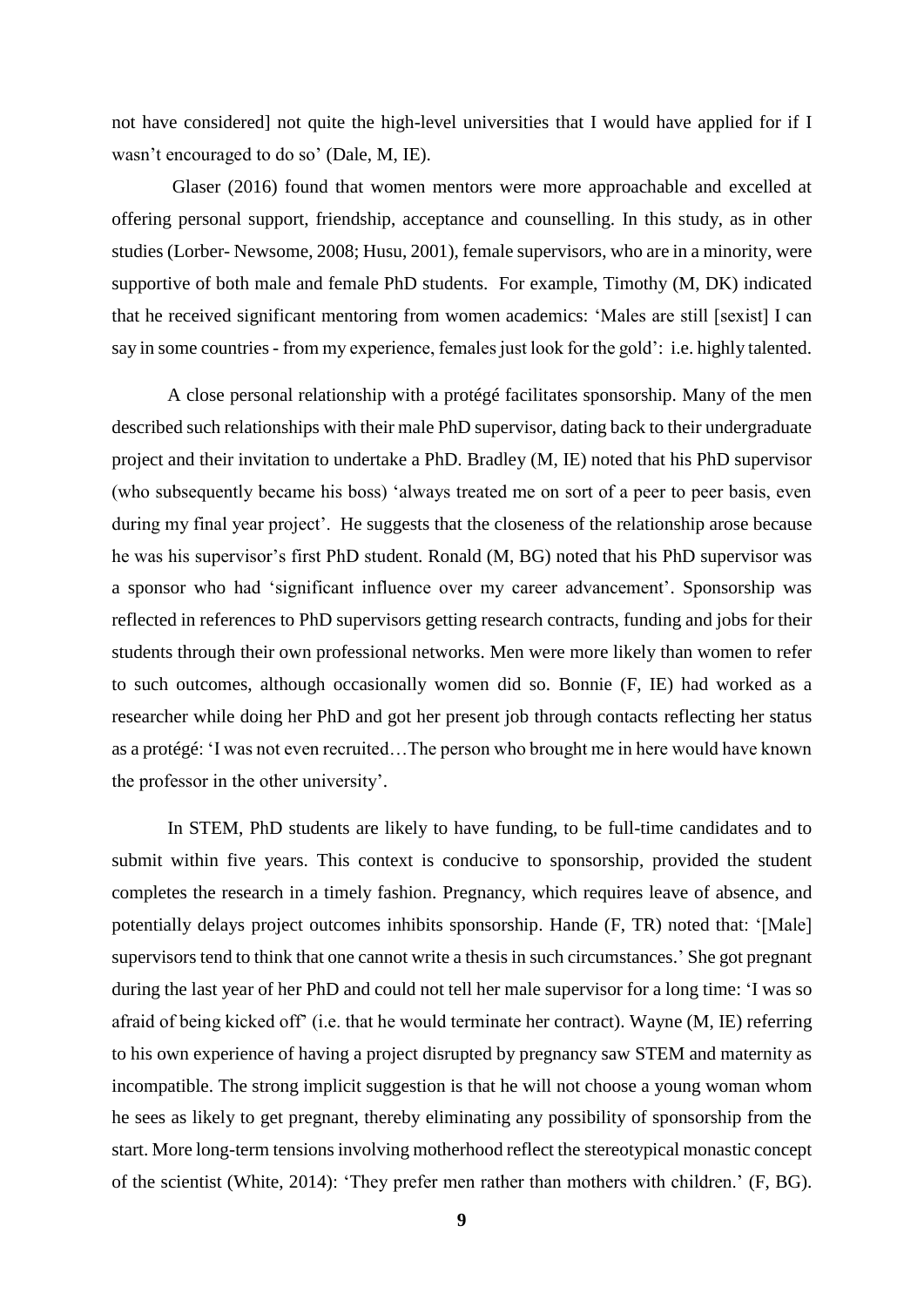Female supervisors were seen as more supportive of motherhood: 'My [female] supervisor …was a woman who has a child…. I could easily tell her my situation when my child got sick' (Hande, F, TR). Homosociability facilitates sponsorship: but since men make up the majority of PhD supervisors, women, who are stereotypically perceived to be more concerned with caring, are less likely to be sponsored.

In a minority of cases the PhD experience was described negatively. Arianna (F, DK) for example, said that: **'**I think I have been very alone. There has not been someone who has supported me'. It is possible that she did not receive support, or that women require more, being a member of a marginalised group. Some research suggests that women tend to attribute negative experiences to personal deficiencies, while men tend to attribute them to problems within their department (Almgren et al. 2015) — possibly reflecting a greater sense of entitlement among men (Lewis and Smithson, 2001).

In summary, PhD supervisory relationships were widely seen by men and women as having mentorship elements: with the men being more likely to refer to sponsorship elements.

## **Line management especially Head of Department**

People holding line management positions, particularly the HOD play a key role in shaping the culture of the department, allocating teaching and administration, acting as gatekeepers in the academic hierarchy and as potential sources of mentoring and/or sponsorship (Obers, 2015). It is necessary or at least preferable for a HOD to be a Professor in the Bulgarian and Turkish HEI, while it is not so in the Irish or Danish one. In the STEM faculties where the research was conducted, HODs are predominantly male, although there was some variation (see Table 1).

There was evidence of male and female HODs providing sponsorship to both men and women. Such sponsorship included facilitating their access to jobs, funding and PhD supervision opportunities as well as reducing their teaching loads, particularly at the start of their academic careers. For example, a male HOD was crucial in facilitating Faith's (F, DK) access to employment: 'In connection with getting my current position …I was supported by my Head of Department'. Renee's (F, IE) female HOD secured permanent employment for her. HODs also facilitated promotions: 'My [male] Head of Department had a big influence on me being promoted for a position as assistant professor with a tenure track' (Charles, M, DK);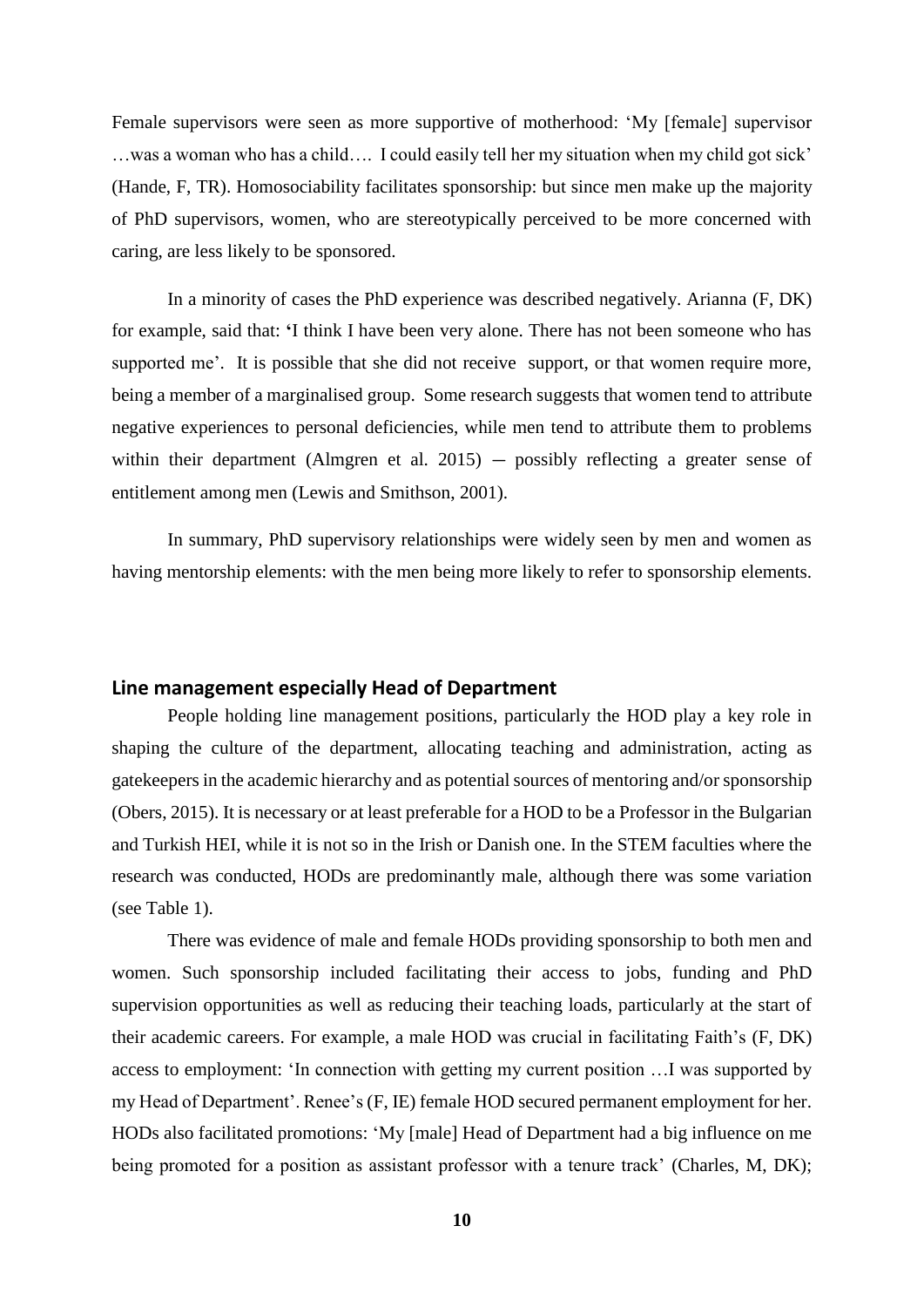'People who helped me? These were all my superiors who credited me with their trust. They promoted me and thus I was able to move upward' (Bruce, M, BG). In the Irish university, there were numerous references by men to the HOD's use of power to advance their career. They included bending the rules, for example, allowing them to apply for funding in their own name before they were entitled to do so. The system of 'paying forward' was identified with academics doing 'favours' (i.e. unpaid work) for line management in the expectation of sponsorship in promotional contexts: 'when they pick up the phone and ask you to do something you do it. And you do it not just once you might do it fifty times. So, when your application goes in you'd expect them to support you' (Wayne, M, IE). Sponsorship is being provided at a price and is mutually beneficial: the sponsor delegates their routine work to junior academics who get 'pay back' at promotion. Since the majority of HODs are men, this overwhelmingly involved sponsorship by men.

Women did not appear to be aware of this system. Thus, although Catherine (F, IE) thought that her HOD encouraged her and provided money for conference attendance, she saw him as unable to influence career progression: 'with regard to actual promotion, they have very little influence'. There was also a suggestion that expectations as regards sponsorship were much lower among some of the women (McKay and Monk, 2017). For example, a male HOD was seen as providing 'huge support' in that 'if you want to participate in activities, he's very happy to let you participate' (Anne, F, IE**)**. Dana (F, IE) who was older than her contemporaries, was unusual in identifying favouritism to a male colleague at the same level:

it mightn't even be his choice to do it but he would be given the job. If there's a conference coming up and you need to give a talk, he would be sent rather than me. He gets favored at some level even though he might not actually want it…They're just little things but at the same time you know they mount up.

Such 'little things' reflected male sponsorships and positioned men for promotion (Valian, 2005).

Facilitating international mobility was identified by De Vries and Binns (2018) as a key element in sponsorship. HODs need to deliver on teaching, administration and pastoral care in a context where these are frequently seen as less important for individual career progression ('academic housekeeping': Heijstra et al. 2017). The HODs ability to accede to requests for international mobility is potentially affected by a need to maintain departmental morale by sharing such opportunities between academic staff: 'he told me that since I already had studied abroad before, it's now another's turn to go. He did not allow me to go and do my research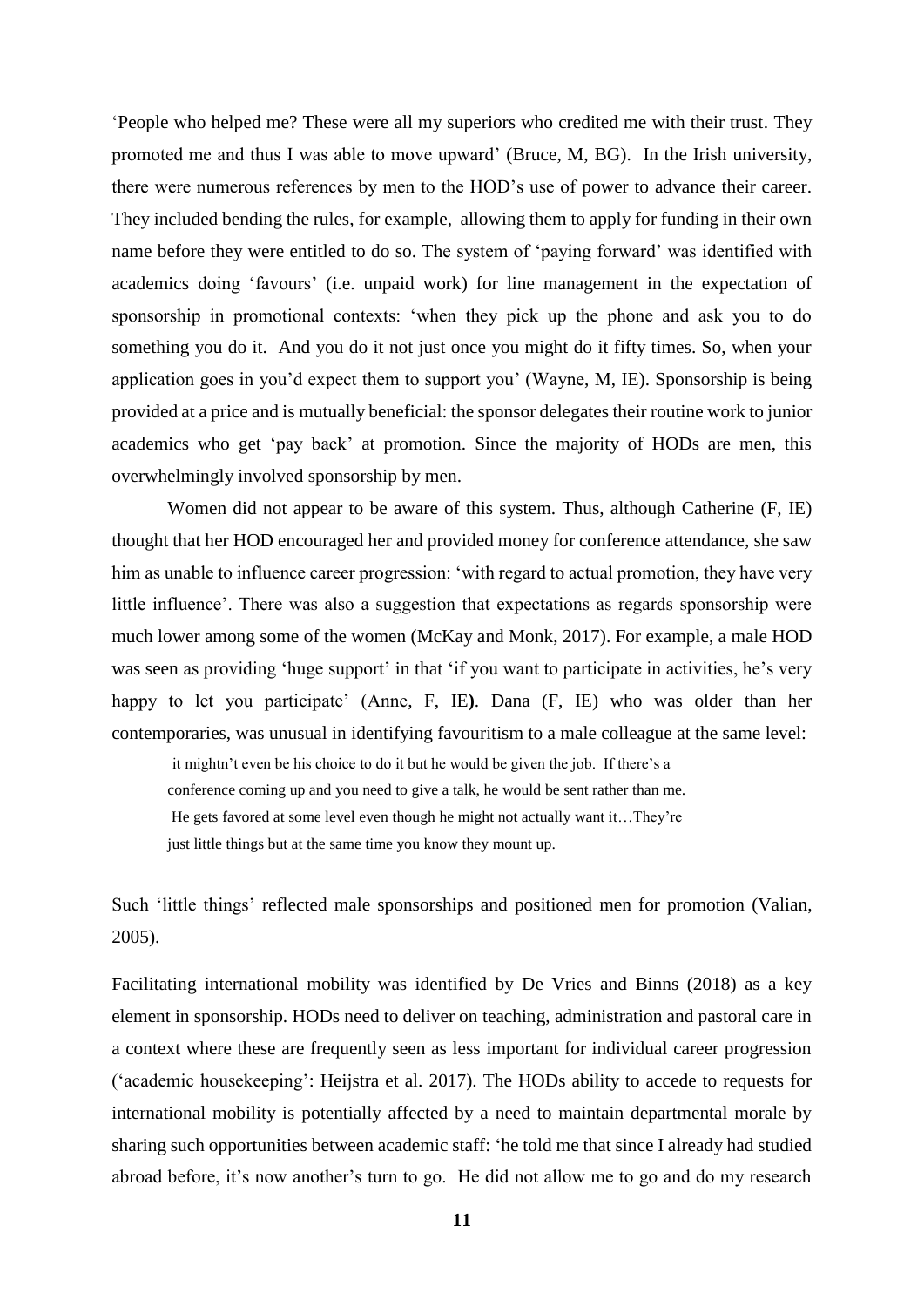abroad, although I had been accepted' (Mehmet, M, TR). Thus, homosociability was in some cases modified by the HODs wider responsibilities.

The women whose current boss had been their PhD supervisor were particularly likely to refer to ongoing mentoring by him: 'in terms of guiding me …you know how to write funding proposals, how to network, and how important networking is all of that, [how to] chair meetings' (Carolyn, IE). She sees him as sponsoring her: 'within HR, he's fought the corner for me to stay'. However, that sponsorship appears to have trapped her in a career cul-de-sac as a part-time researcher, one that she accepts, albeit reluctantly, since she has 'chosen' this to facilitate her child care responsibilities. Being a scientist is set up in opposition to family responsibilities, with consequences for women: which her HOD and sponsor do not challenge.

There was considerable evidence of sponsorship of both men and women by HODs, with men more likely to benefit from HODs' informal sponsorship related power tactics.

#### **Relationships with other senior academics**

There was unanimous agreement from male and female respondents in all four contexts that relationships with other senior academics were significant for career success since they facilitated career related evaluations and the establishment of an international profile 'Networking? Absolutely! Professional contacts are extremely important!' (Matthew, M, BG); 'expanding your network is important, all the time' (Lea, F, DK). Men were much more likely than women to refer to mentoring from senior academics for career success. Carl (M, IE) spoke of the mentorship he received from a professor in his country of origin: 'He certainly was effectively my mentor up to now, pretty much'**.** Mike (M, BG) also reported receiving mentoring from many senior academics: 'I have had lots of people, more advanced than me, who encouraged me, supported me and gave me a lot by communicating with me'. Baris (M, TR) also notes that: 'There is another professor who I am lucky that I had a chance to work with, he was also extremely helpful... I learned much from him. I can say that he was my mentor'.

Many of the women in the study lacked current mentoring or sponsorship from senior academics (apart from their PhD supervisor or HOD). Wanda (F, IE) is an exception with mentoring provided by three senior male academics in her department: 'they have all been incredibly supportive and they've told me to apply for grants and things like that, and promotion and all that, and helped me and read my applications and all those things'. She noted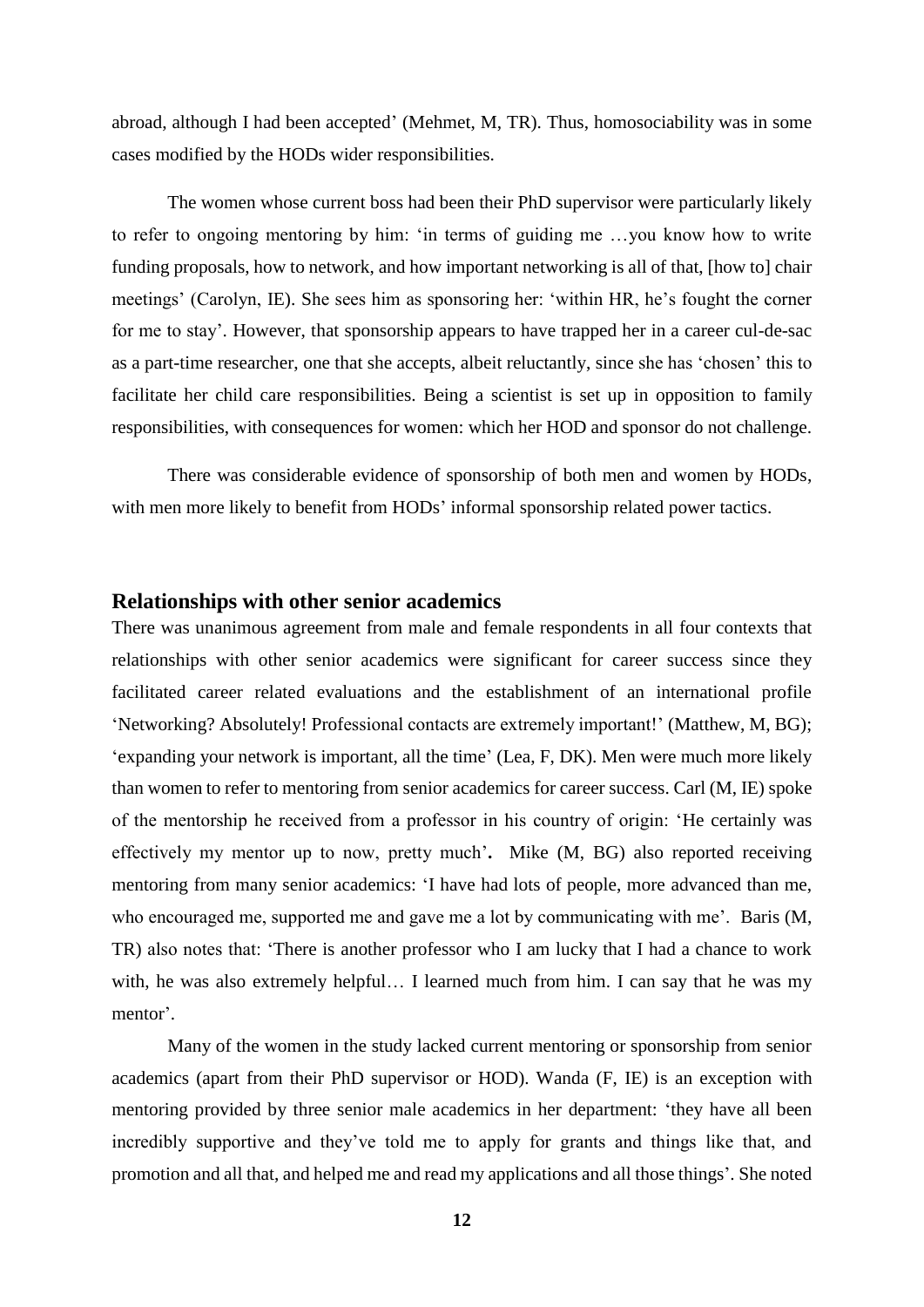that although her first international post doc experience which she got through contacts ('I knew someone') taught her a lot, her career was going nowhere until her second post doc, when she was mentored by a senior academic. He was 'a bit more supportive in terms of what you need to get a job kind of thing ―advancing my career'. Describing him as 'very savvy. He said you need more publications….we'll work on this. I think this will be very fruitful and it was.' Wanda was unusual in focusing on career related mentoring by a senior academic. Maria (F, BG) was more typical in referring to emotional support:

I could say that I have had mentors in my research work. Their contribution to my career progression is mainly moral – they helped me with understanding, encouragement … they made me feel that I have capacities and strengths and need to believe in myself in order to achieve more.

One of the sponsorship practices identified by De Vries and Binns (2018) was providing introductions to key people and facilitating their protégés/ées' inclusion in key networks. Such practices were widely referred to by the men. Some were very strategic about creating such ties: using short trips abroad or attendance at international conferences to access senior academics: 'And those people can give you references, or get you in contact with someone else who can. Just to, just to make introductions' (Bryan, M, IE). Other respondents noted how their relationship with their PhD supervisor could be leveraged to provide access to other senior academics: '[that] is how everything started because of this connection with my professor' (Timothy, M, DK).

Academic women are often excluded from male dominated academic networks (Bagilhole and Goode, 2001; O'Connor et al. 2017) partly because of the impact of family responsibilities but also because of difficulties in penetrating such networks. The 'long hours culture' was seen as causing problems for those with caring responsibilities particularly in the Irish and Danish contexts. It was seen as affecting women's ability to network, attend conferences and out of hours socialising. Women in the Irish and Turkish HEIs, were particularly likely to refer to difficulties in penetrating male dominated networks.

… you need to have somebody with you [at a conference] as most of the networking is done in a social environment ...If I was at a conference on my own and I didn't know anybody, then I'd be very reluctant to go into the bar and network on my own. It shouldn't be any harder [for women] but it does seem to be. (Carolyn, F, IE)

Similar comments were made by women in the Turkish HEI: 'networks are crucial for better relations in academia and getting socialised is easier for men compared to women' (Farah, F,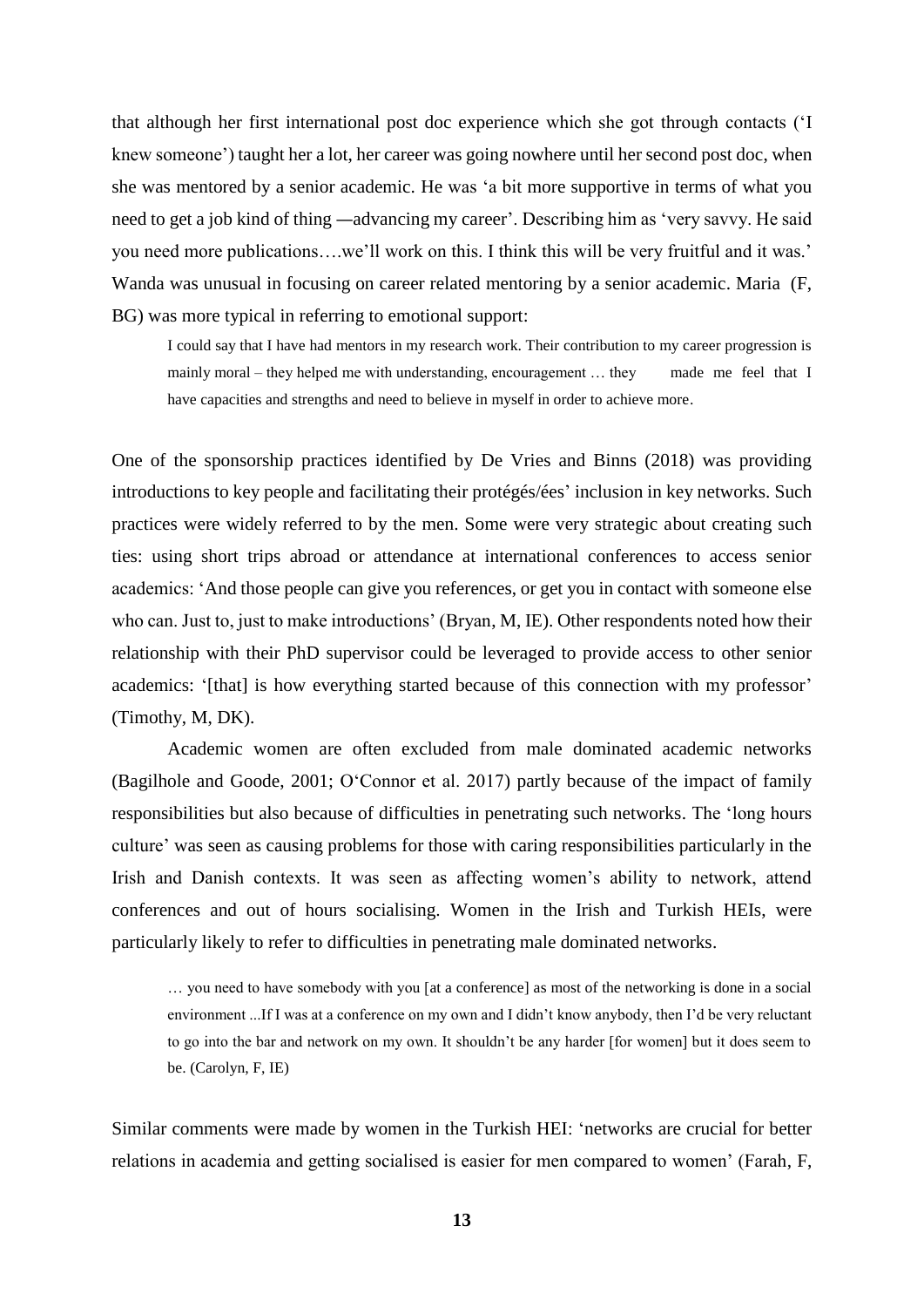TR). There were also occasional references suggesting that male dominated networks are not equally attractive or available to all men. Male colleagues appeared occasionally to be aware of women's exclusion from such networks. Victor (M, IE) referring to a female colleague noted that: 'I see her struggling big-time because she doesn't have those relationships… she's been excluded....I don't know if it's gender or if it's just personal to her... For her, I see it as being a really significant issue'. He does not feel any responsibility to change the situation and was in any event marginalized himself.

Men were more likely than women to refer to mentoring and particularly to sponsorship by senior academics. Many women appeared to lack such relationships (other than with their PhD supervisor or HOD) and, especially in Ireland and Turkey, to see difficulties in accessing them.

#### **Discussion and Conclusion**

This article looks at the extent to which men's invisible advantage in STEM reflects the provision of particular kinds of career related support. It differentiates between mentoring (advising, listening to the mentee) and sponsorship (leveraging power to advance the protégé's career) and looks at both aspects in four HEIs: one each in Bulgaria, Denmark, Ireland and Turkey. The research questions include: are men or women most likely to be mentored? Is possible to distinguish between mentoring and sponsorship? Is there gender variation in either or both of these depending on the source? (i.e. academic supervisor, line manager or other senior academic).

The general pattern was one of overarching similarities in terms of mentoring and sponsorship in these STEM environments across the four universities. Both men and women received mentoring from their PhD supervisors, although this was more likely to be career related for men, whereas it was more likely to involve reassurance in the case of women. Men were more likely than women to get sponsorship from their PhD supervisor. HODs in all four HEIs provided sponsorship to both men and women, with homophily possibly reduced by the HODs wider responsibilities. Men were much more aware of the informal power tactics involved in getting and using sponsorship, whether from line managers or from other senior academics. There was unanimous agreement by male and female respondents that establishing relationships with senior academics was crucial for a successful academic career. Men were more likely than women to have mentoring and sponsorship relationships with them. Women's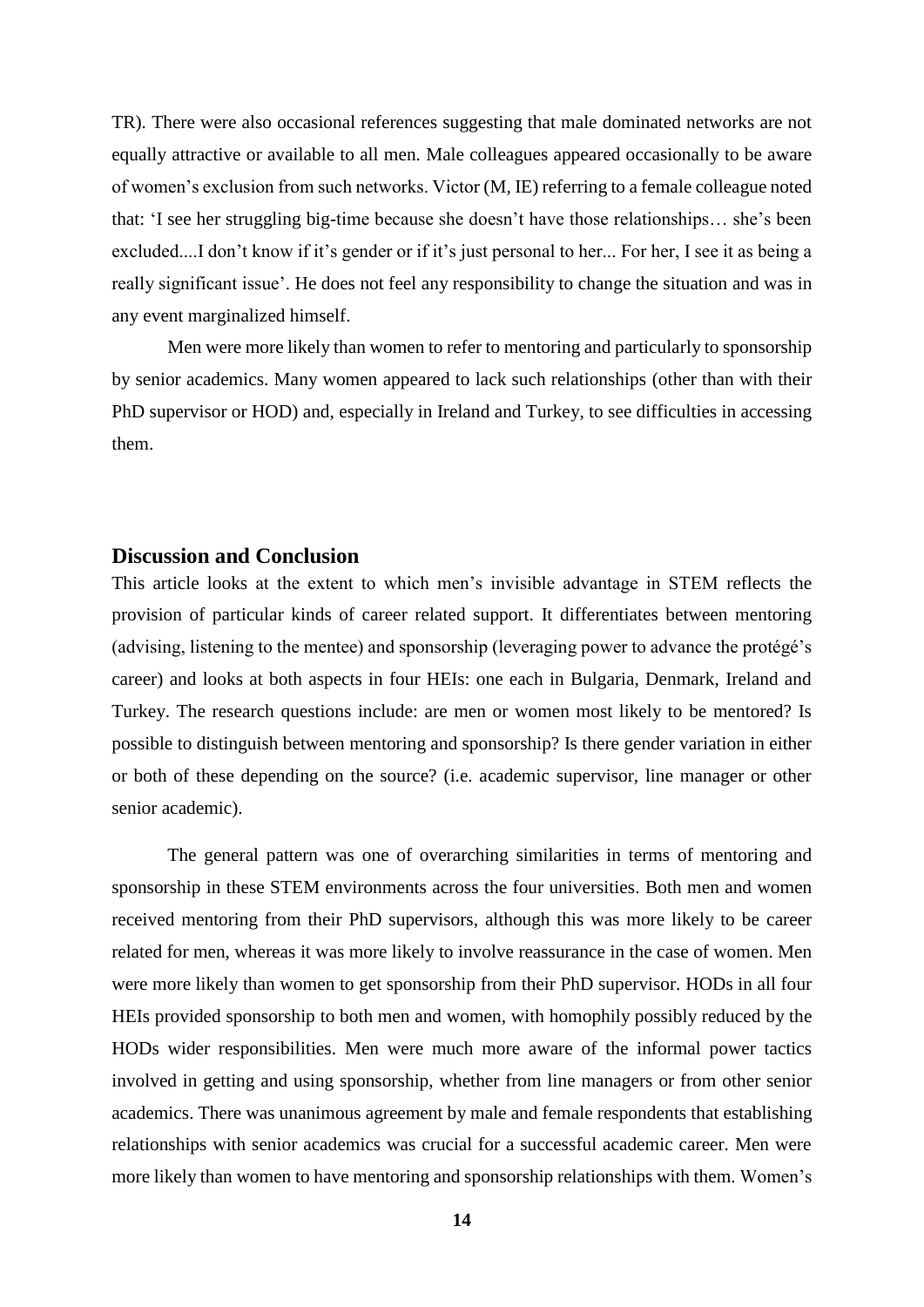access to them seemed to be limited by domestic responsibilities and difficulty in penetrating such networks, particularly in Ireland and Turkey. Female sponsors (apart from supervisors or HODs) were almost entirely absent, perhaps reflecting women's underrepresentation at senior level or their lack of leverage as women in the male dominated STEM context.

It was striking that in some contexts women's expectations even of their HOD were low- possibly reflecting a low sense of entitlement. Women disliked what they saw as the political aspect of career advancement and preferred to focus on 'honest' work (O'Connor et al. 2017). Such attitudes reflect an assumption that career progression is unaffected by relationships: an assumption that reinforces the myth of individual merit and so effectively perpetuates the ignoring of patriarchal support systems and men's invisible advantage in STEM (Bagilhole and Goode, 2001).

This article argues that the importance of sponsorship has been obscured by failing to differentiate between it and mentoring. The promotion of sponsorship for women institutionalises gender inequality, and effectively promotes croneyism (O'Connor, 2018). The purpose of the article is not to identify a model for the promotion of gender equality, but to explore the ways in which gender inequality is maintained. It does this through highlighting the greater availability of sponsorship to men.

The focus of this study was on the STEM context in academia. Further work needs to be done on non-STEM environments, looking at the extent to which similar patterns emerge there (Van Den Brink and Benschop, 2012b). Only one institution was selected in each country, reflecting the links of those involved in the EU funded project. The universities included in this study had relatively low rankings (see Table1). Hence further work, including quantitative work is needed on the extent to which these patterns are replicated on a wider scale in HEIs and in more highly ranked universities. Studies including intersectional dimensions such as race, ethnicity, age or sexuality should also be undertaken.

Individual men supported women within the dominant masculinist culture in STEM, suggesting that hierarchical bureaucracies such as universities are not inevitably unhelpful to women. Such career related support for women was mainly through mentoring by the PhD supervisor and the HOD. With the exception of the HOD relationship, sponsorship was most likely to be directed at men. Women for the most part lacked the career accelerator provided by sponsors leveraging power to advance their protégés/ées' careers. By distinguishing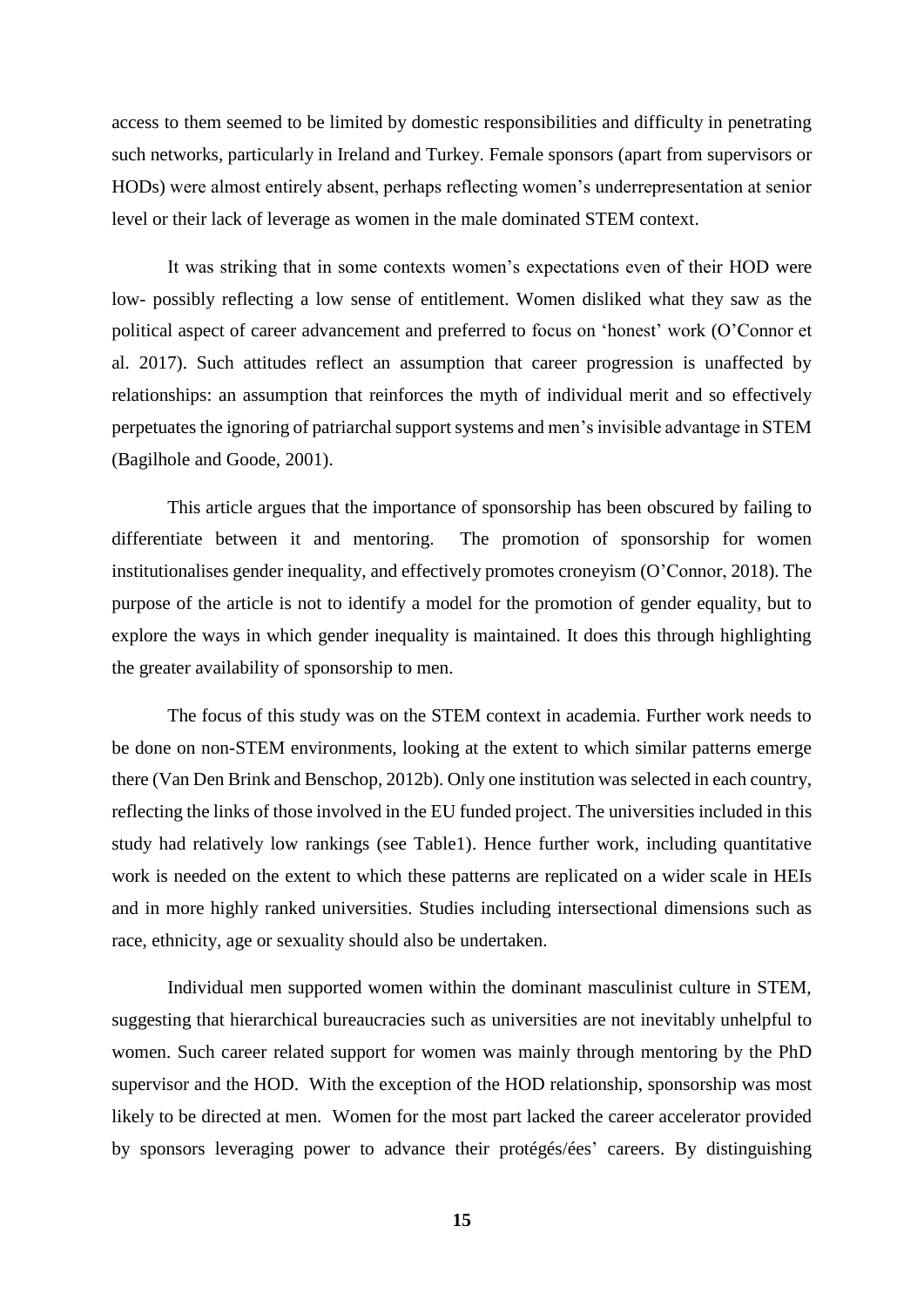between mentoring and sponsorship, this article contributes to our understanding of the way the culture in STEM perpetuates male dominance.

## **Acknowledgements:**

The work was supported by the European Commission (Grant number 287526)

## **References**

Acker, J. (1990). Hierarchies, jobs, bodies: A theory of gendered organizations. *Gender and Society,* 4 (2), 139-158.

Acker, J. (2006). Inequality regimes: Gender, class and race in organizations. *Gender and Society,* 20 (4), 441–64.

Adamo, S. A. (2013). Attrition of women in the biological sciences: Workload, motherhood, and other explanations revisited. *BioScience,* 63 (1): 43–48.

Adcroft, A. & Taylor, D. (2013). Support for new career academics: An integrated model for research intensive university business and management schools. *Studies in Higher Education*, 38(6), 827-840.

Almgren, N., Salminen-Karlsson, M., Molin, F., Topuzova, I., Apolstolov, G., Baisner, L. & Myers, E. (2015) *Improving meeting culture.* [http://www.festa-europa.eu/sites/festa](http://www.festa-europa.eu/sites/festa-europa.eu/files/6.1.1.%20Report%20Meeting%20Structures.pdf)[europa.eu/files/6.1.1.%20Report%20Meeting%20Structures.pdf](http://www.festa-europa.eu/sites/festa-europa.eu/files/6.1.1.%20Report%20Meeting%20Structures.pdf)

Bagilhole, B. & Goode, J. (2001). The contradiction of the myth of individual merit and the reality of a patriarchal support system in academic careers: A feminist investigation. *European Journal of Women's Studies*, 8 (2), 161-180.

Ceci, S. & Williams, W.M. (2011). Understanding current causes of women's underrepresentation in science. PNAS, February 22, 108 (8).

Charmaz, K. (2006). *Constructing grounded theory*. London: Sage.

Denzin, N. K. & Lincoln, Y. S. (2013). Introduction: The discipline and practice of qualitative research. In N. K. Denzin & Y. S. Lincoln (Eds.), *The Landscape of Qualitative Research* (4<sup>th</sup>) ed.) (pp. 1-42). California: Sage.

De Vries, J. A. & van den Brink, M. (2016). Transformative gender interventions: Linking theory and practice using the 'bifocal' approach. *Equality, Diversity & Inclusion: An International Journal*, 35 (7/8), 429-448.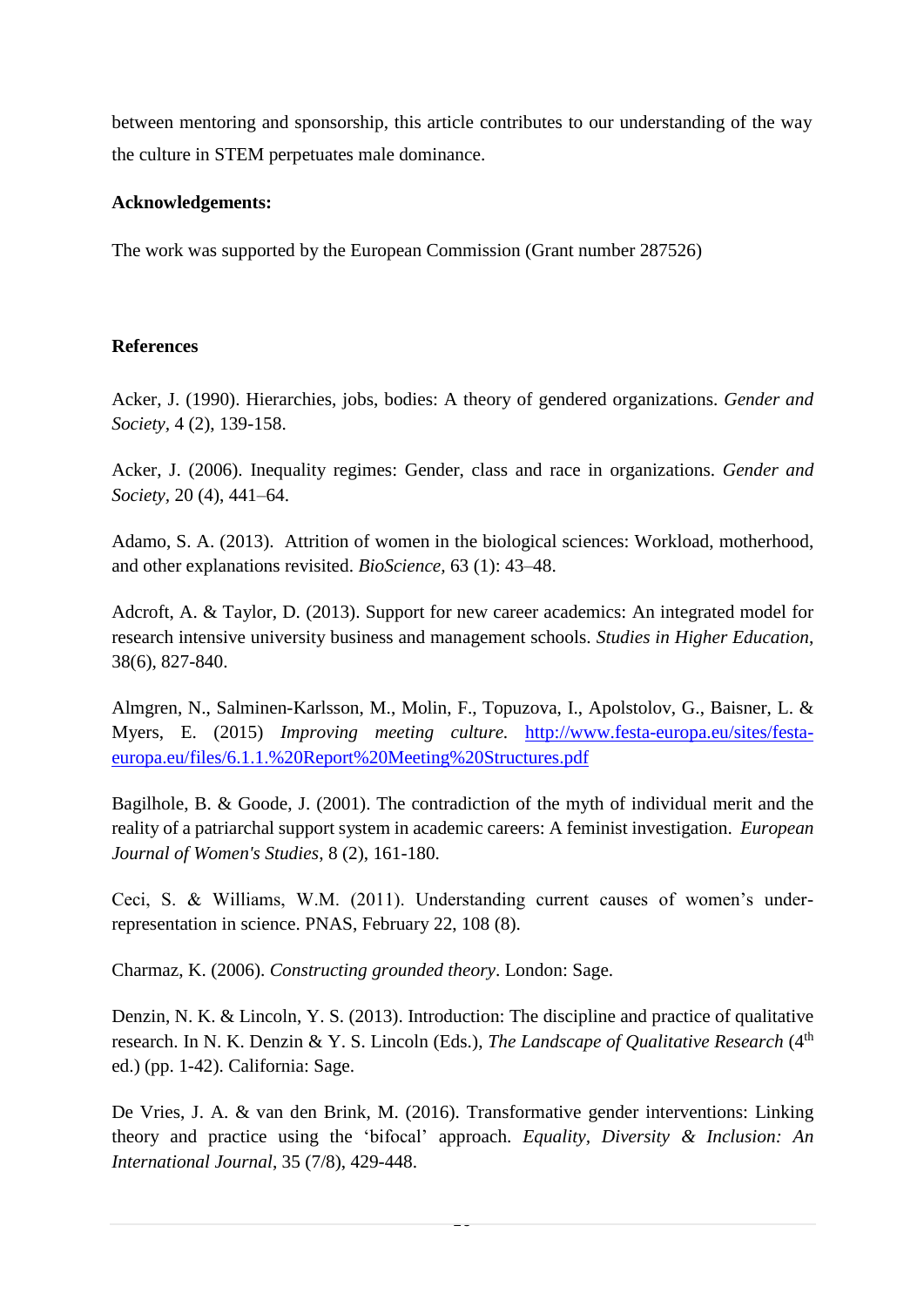De Vries, J., & Binns, J. (2018). *Sponsorship: Creating career opportunities for women in higher education.* Universities Australia Executive Women (UAEW), Canberra, Australia: [https://www.universitiesaustralia.edu.au/UAEW/SponsorGuide.](https://www.universitiesaustralia.edu.au/UAEW/SponsorGuide)

Ely, R. & Meyerson, D. (2000). Advancing gender equity in organizations: The challenge and importance of maintaining a gender narrative. *Organization*, 7, 589-608.

Fox, M. F. (2010) Women and men faculty in academic science and engineering: Socialorganizational indicators and implications. *American Behavioral Scientist,* 53 (7), 997– 1012.

Foust-Cummings, H., Dinolfo, S., & Kohler, J. (2011). *Sponsoring women to success.* New York: Catalyst.

Gardiner, M. Tiggermann, M. Kearns, H. & Marshall, K. (2007). Show me the money! An empirical analysis of mentoring outcomes for women in academia. *Higher Education Research & Development,* 26 (4), 425-442.

Glaser, C. (2016). Male vs female: Which mentor is best? [http://www.divinecaroline.com/life](http://www.divinecaroline.com/life-etc/career-money/male-vs-female-which-mentor-best)[etc/career-money/male-vs-female-which-mentor-best.](http://www.divinecaroline.com/life-etc/career-money/male-vs-female-which-mentor-best)

Grummell, B., Lynch, K. & Devine, D. (2009). Appointing senior managers in education: Homosociability, local logics and authenticity in the selection process. *Educational Management, Administration and Leadership,* 37(3), 329–49.

Hartmann, H (1981). The unhappy marriage of marxism and feminism: Towards a more progressive union. In L.Sargent (Ed), *Women and Revolution* (pp.1-41). Boston: South End Press

Heath, T. (2002). A quantitative analysis of PhD students' views of supervision. *Higher Education Research & Development*, [21](http://www.tandfonline.com/loi/cher20?open=21#vol_21) (1), 41-53.

Heijstra, T.M, Einarsdóttir, Þ., Pétursdóttir, G.M. & [Steinþórsdóttir,](https://journals.sagepub.com/author/Stein%C3%BE%C3%B3rsd%C3%B3ttir%2C+Finnborg+S) F.S. (2017). Testing the concept of academic housework in a European setting: Part of academic career-making or gendered barrier to the top? *European Educational Research Journal*, 16 (2-3), 200-214.

Hewett, S. A. (2013). *Forget a mentor, find a sponsor: The new way to fast-track your career*. Harvard: Harvard Business School Publishing.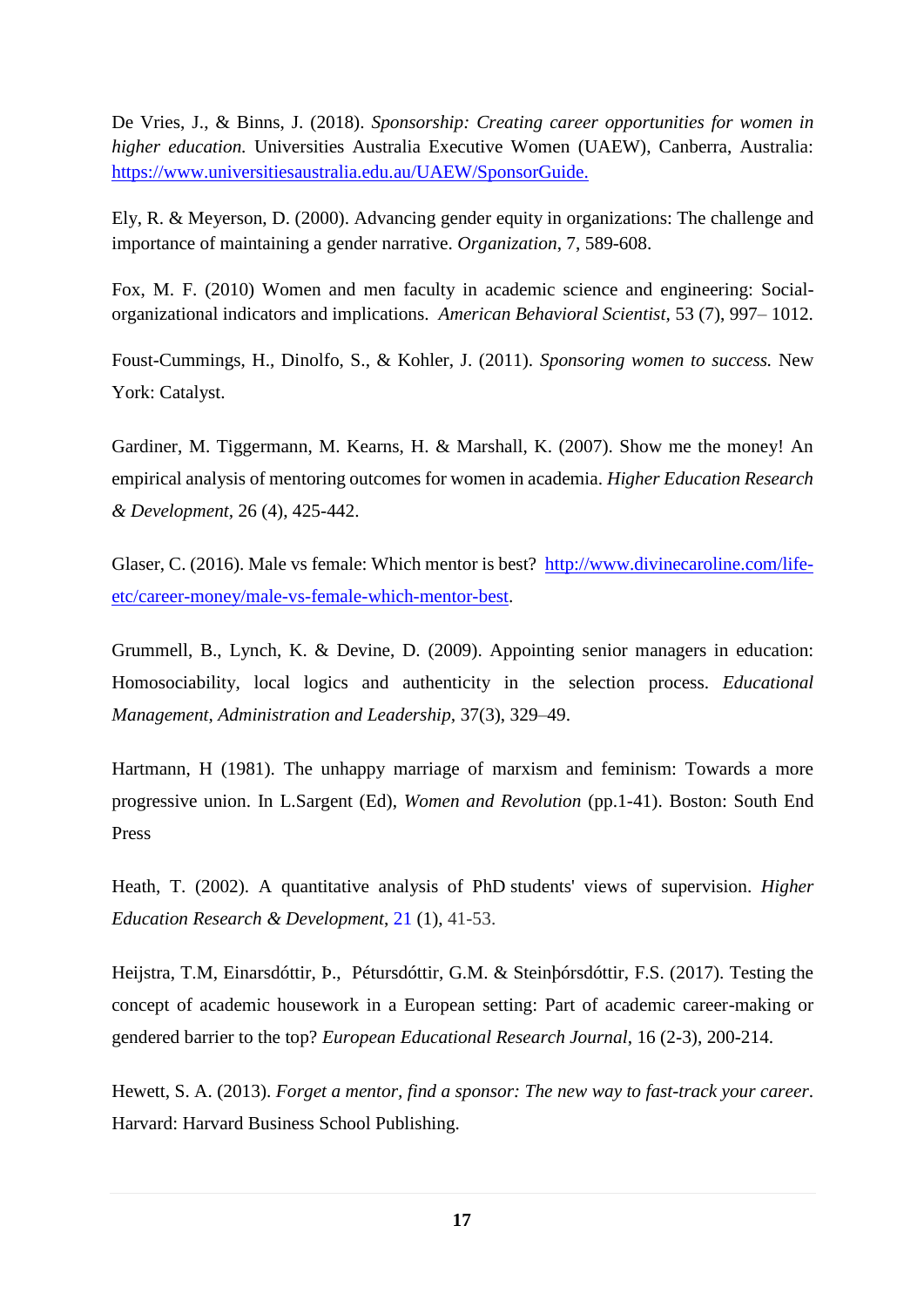Holton, J. A. (2007). The coding process and its challenges. In A. Bryant & K. Charmaz (Eds.), *The sage handbook of grounded theory. (*pp. 265-289). Thousand Oaks, CA: Sage.

Husu, L. (2001). *Sexism, support and survival in academia. Academic women and hidden discrimination in Finland*. Helsinki: University of Helsinki.

Ibarra, H., Carter, M. & Silva, C (2010). Why men still get more promotions than women' *Harvard Business Review.* September 2010. [https://hbr.org/2010/09/why-men-still-get-more](https://hbr.org/2010/09/why-men-still-get-more-promotions-than-women)[promotions-than-women](https://hbr.org/2010/09/why-men-still-get-more-promotions-than-women)

Kossek, E.E., Pichler, S., Bodner, T. & Hammer, L.B. (2012). Workplace social support and work–family conflict. *Personnel Psychology,* 289–313.

Lewis, S. & Smithson, J. (2001). Sense of entitlement to support for the reconciliation of employment and family life. *Human Relations*, 55 (11), 1455-1481

Lorber-Newsome (2008). *The chemistry PhD: the impact on women's retention*. London: UK Resource Centre for Women in SET and the Royal Society of Chemistry.

McKay, L. & Monk, S. (2017). Early career academics learning the game in whackacademia. *Higher Education Research & Development,* 36 (6), 1251-1263.

Morley, L (2008). *[The micropolitics of professionalism: Power and collective identities in](http://sro.sussex.ac.uk/18823/)  [higher education.](http://sro.sussex.ac.uk/18823/)* In B. Cunningham (Ed.) *Exploring professionalism*. Bedford Way Papers, London.

Moss-Racusin, C. A., Dovidio, J. F., Brescoll, V. L., Graham, M. J. & Handelsman, J. (2012). Science faculty's subtle gender biases favor male students. *PNAS* ,109 (41), 16474–79.

Nielsen, W.M. (2016). Limits to meritocracy? Gender in academic recruitment and promotion processes. *Science and Public Policy,* 43 (3): 386-399.

Obers, N. (2015). Influential structures: understanding the role of the head of department in relation to women's academic careers. *Higher Education Research & Development,* 34 (6), 1220-1232.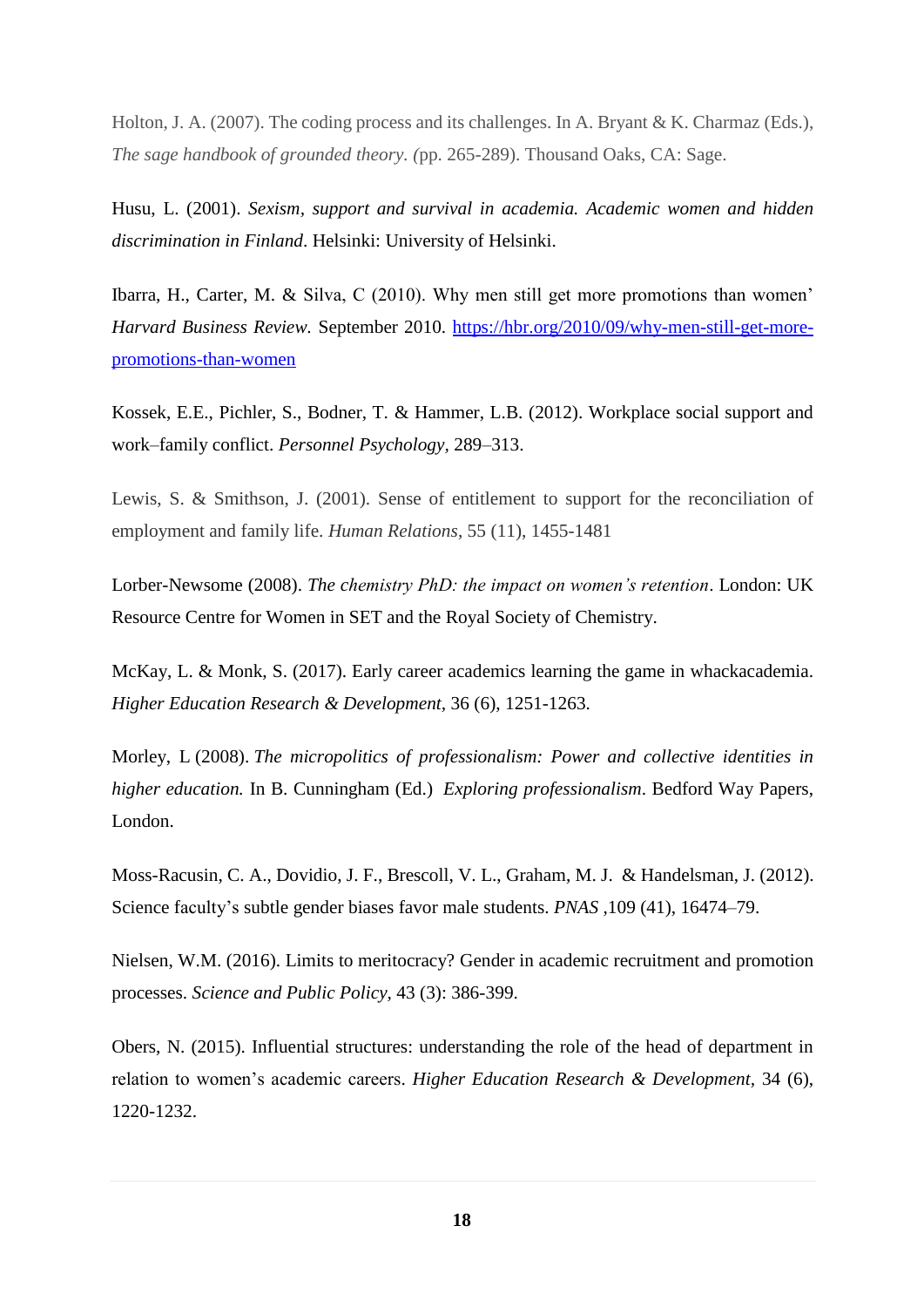O'Connor, P. (2011). Where do women fit in University senior management? An analytical typology of cross-national organisational cultures. In B. Bagilhole & K. White (Eds) *Gender, power and management: A cross cultural analysis of higher education* (pp168-191). UK: Palgrave.

O'Connor, P. & O'Hagan, C. (2016). Excellence in university academic staff evaluation: A problematic reality? *Studies in Higher Education* 41(11), 1943–1957.

O'Connor, P., Montez López, E., O' Hagan, C. Wolffram, A., et al. (2017). Micro-political practices in higher education: A challenge to excellence as a rationalising myth? *Critical Studies in Education* DOI: [10.1080/17508487.2017.1381629.](https://doi.org/10.1080/17508487.2017.1381629)

O'Connor, P. (2018). Gender imbalance in senior positions: what is the problem? What can be done? *Policy Reviews in Higher Education***,** 3 (1): 28-50.

QS. (2017). World university rankings 2016-17 //www.topuniversities.com/universityrankings/world-university-rankings/2016

Rhodes, J. E. (2002). *Stand by me: The risks and rewards of mentoring today's youth*. Cambridge, MA: Harvard University Press.

Salminen-Karlsson, M. (2017). *FESTA Handbook of organisational change. [http://www.festa](http://www.festa-europa.eu/sites/festa-europa.eu/files/The%20FESTA%20handbook%20of%20organizational%20change.pdf)[europa.eu/sites/festa-](http://www.festa-europa.eu/sites/festa-europa.eu/files/The%20FESTA%20handbook%20of%20organizational%20change.pdf)*

*[europa.eu/files/The%20FESTA%20handbook%20of%20organizational%20change.pdf](http://www.festa-europa.eu/sites/festa-europa.eu/files/The%20FESTA%20handbook%20of%20organizational%20change.pdf)*

Sinclair, M. (2004). *The pedagogy of 'good' PhD supervision: A national cross-disciplinary investigation of PhD supervision*. Canberra: Australian Government.

Sverdlik, A., Hall, N.C., McAlpine, L., & Hubbard, K. (2018). The Ph.D experience: A review of the factors influencing doctoral student's completion, achievement, and well-being. *International Journal of Doctoral Studies*, 13, 361-388.

Trower, C. (2012). *Success on the tenure track.* Boston: John Hopkins University Press.

Valian, V. (2005). Beyond gender schemas: Improving the advancement of women in academia. *Hypatia* 20, 3, 198-213.